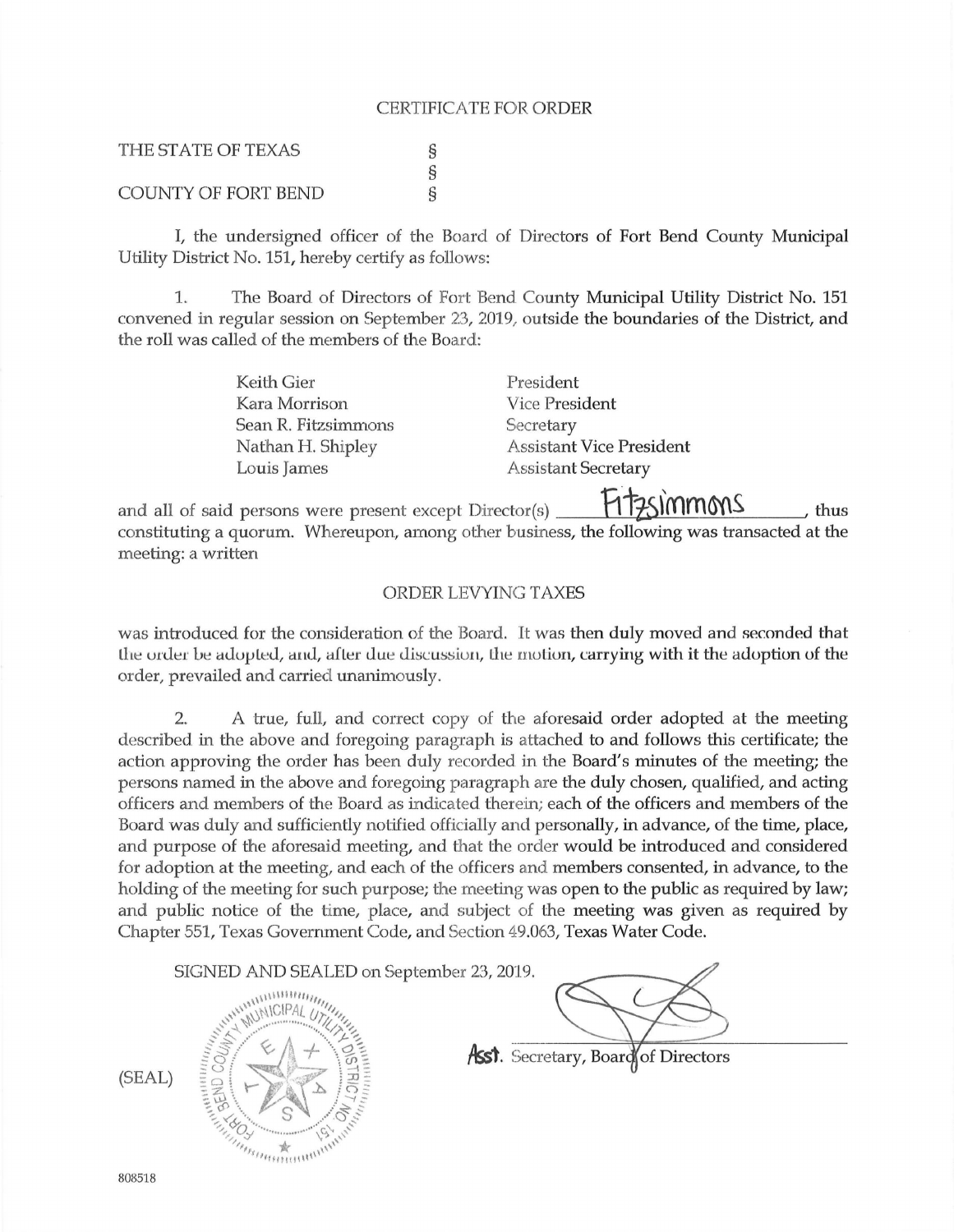## ORDER LEVYING TAXES

WHEREAS, Fort Bend County Municipal Utility District No. 151 (the "District") has bonds outstanding that are payable from ad valorem taxes; and

WHEREAS, the resolution or resolutions authorizing such bonds require a general levy of taxes for the purposes of providing for interest and principal payments on such bonds, while any part of said principal or interest remains outstanding and unpaid; and

WHEREAS, the voters of the District have authorized the levy of a tax to pay for maintenance expenses at an election held for such purpose; and

WHEREAS, it is necessary for the Board of Directors to fix a specific rate of tax to be levied for the tax year 2019, based on the District's tax rolls for 2019, which have been prepared by the Fort Bend Central Appraisal District; Now, Therefore

BE IT ORDERED BY THE BOARD OF DIRECTORS OF FORT BEND COUNTY MUNICIPAL UTILITY DISTRICT NO. 151 THAT:

Section 1: There is hereby levied an ad valorem tax of \$0.93 on each \$100 of taxable property within the District for the tax year 2019 consisting of the following two components: \$0.54 to pay the District's debt service and \$0.39 to fund the District's maintenance and operation expenditures.

Section 2: After paying reasonable costs of levying, assessing, and collecting same, \$0.54 of each \$0.93 collected pursuant to this levy shall be deposited in the District's Debt Service Fund and shall be used solely for the purpose of paying interest on and principal of the District's outstanding bonds and paying the registrar fees; and the remaining \$0.39 of each \$0.93 so collected shall be deposited in the District's Operating Fund and shall be used for the purposes for which such tax was authorized.

Section 3: The taxes levied hereby shall be delinquent if not paid by January 31, 2020.

Section 4: This Order shall be effective from and after its adoption.

[EXECUTION PAGE FOLLOWS]